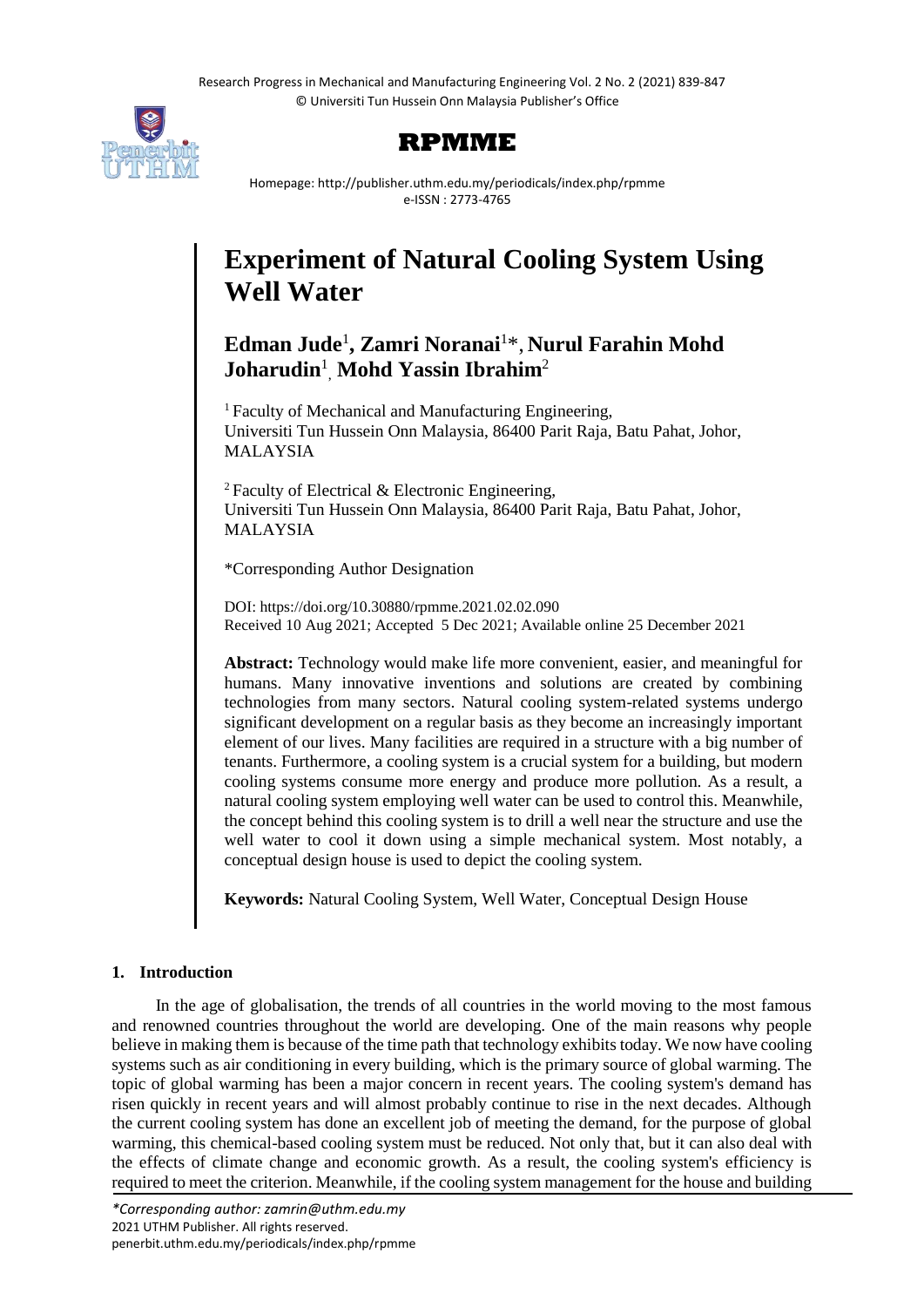fails, it may bring harm to people. As a result, the natural cooling system using well water can be considered one of the next most cost-effective practices in the building cooling system implementation plan.

The method, which will be used in the structure because of its prospective advantages and uses, could become very popular from the research on the natural cooling system strategy. The relative efficacy of the natural cooling system clearly depends on the native environment, but the natural cooling system is the best suited to all the problems of our global warming in such a way [2].

#### **2. Materials and Methods**

The main focus of this research is to investigate the cooling system performance. The conceptual design is made in a small ratio and act as a prototype that represent the real natural cooling system using well water. The methods a clearly elaborated below with the help of diagrams [3].

#### 2.1 Material and Sample

. There are few materials have been used to construct the conceptual design such as plywood, wood, zinc roof, screws, submersible pump, water tube, PVC materials. The materials are selected based on the ability to absorb heat to test the cooling system in the experiment show in figure 1. All these materials are available in hardware shops with a reasonable price.



**Figure 1: Material used**

## 2.2 Experimental Methods

First of all, the water tank is filled with water and extra water is prepared to add when the pump is on. Besides that, extension wire is necessary to carry out the experiment. Not only that, a submersible pump with 220-240V, 600L/H and 1M H.MAX is used to converts rotary energy into kinetic energy and then into pressure energy to push water to the roof surface. Initial temperature was taken from the water tank and the house after the conceptual design is exposed to atmosphere/surrounding for 15 minutes to obtain the equilibrium temperature. The water tank is filled with water and the power supply is switched on to generate the pump. The submersible pump will suck out the water from the water tank to the roof through a small colourless tube. Next, the water will flow to the zinc roof through small tube. Then, the water will flow to the gutter from the zinc roof. The water from the gutter will then flow through the piping system and back to the water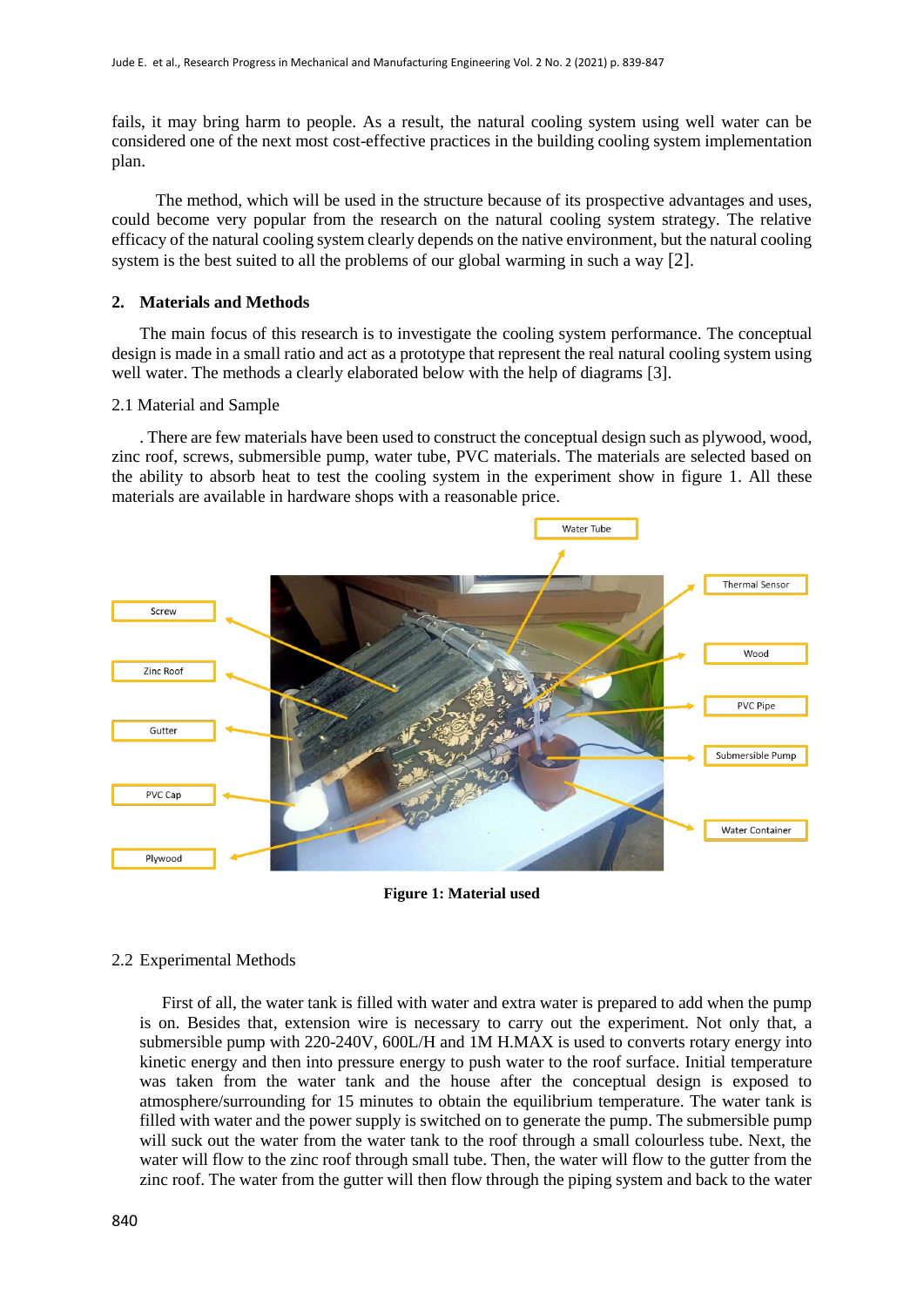tank. The process will be repeated for 15 minutes. After 15 minutes the temperature will be taken and recorded to a table. The procedure of cooling system will be tested on four different parts of the day [4]. The conceptual design show in figure 2.



**Figure 2: Conceptual design**

#### 2.3 Formula to calculate

#### 2.3.1 Average

The sum of a set of numbers is divided by the total number of values in the set to get the average. We utilise averages because they're a great method to summarise a lot of information. Instead of having to sift through hundreds or thousands of pieces of information, we now have a single number that summarises everything. While averages have some drawbacks, such as outliers causing an erroneous average, they are useful for quickly comparing data. The statistics average termed Mean is a concept we used to hear in statistics and mathematicians [5].

Average is a highly significant concept in statistics if you want to get the centre value from a set of data, you may use the average function. An average is a statistical concept that can be defined as a single number taken as typical of the given list. Many researchers utilise averages when conducting research, but technical analysts use averages the most since they must compute the average price of the stock in which they are conducting research, hence averages are more important in their area. An average is a number that falls in the middle of a set of data. The formula for average show in equation 1.

Formula to calculate average,

 $\text{Average} = \frac{\text{Total sum of all numbers}}{\text{Number of Item In The Set}}$ 

Eq.1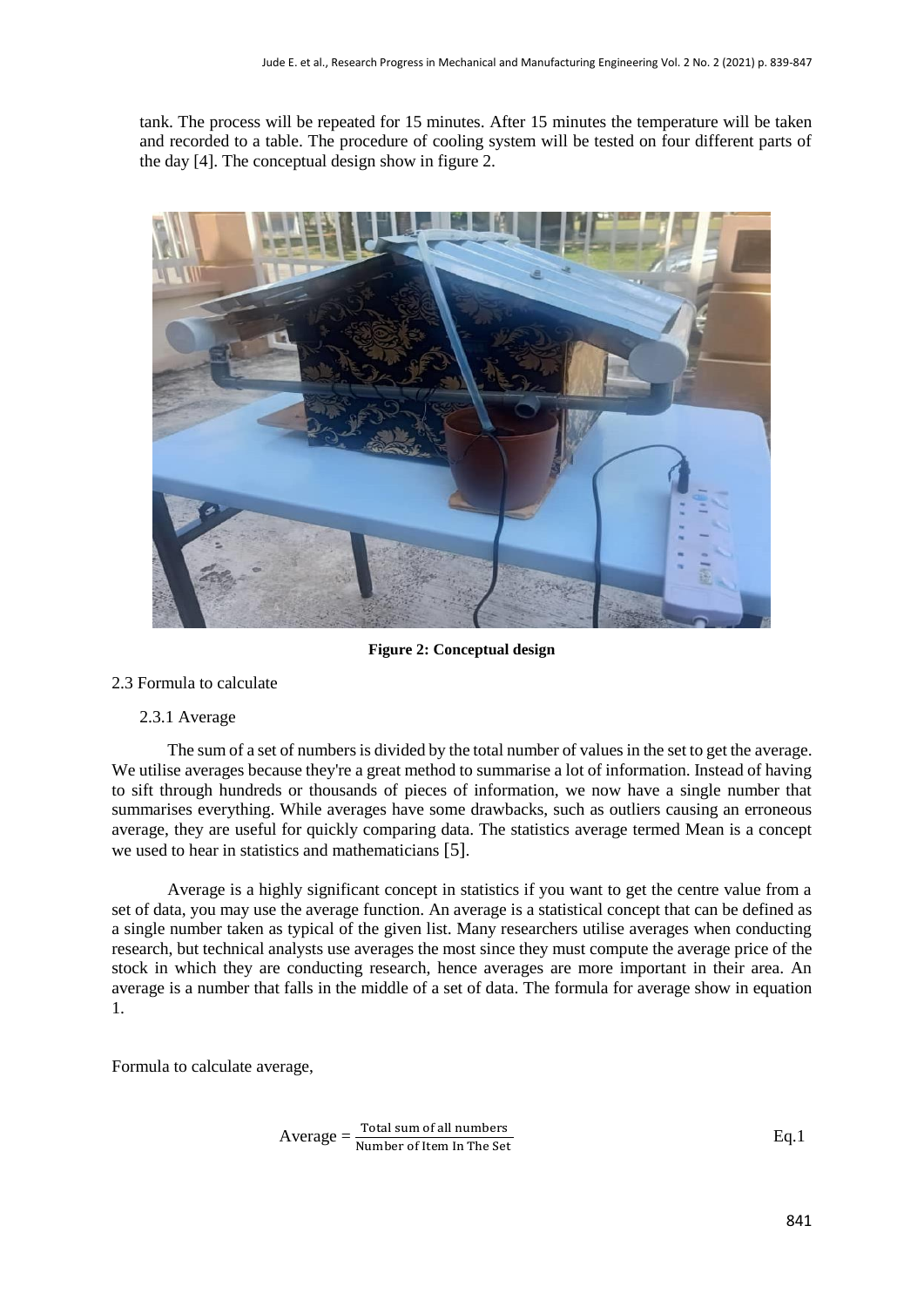## 2.3.2 Pressure

The force applied perpendicular to the surface of the object per area over which the force is spread is known as pressure. Water pressure, on the other hand, is a word used to describe the force of water flowing through a channel or pipe. It is also possible to calculate the decrease of water pressure [6]. As a result, the force applied over a given area is also the pressure in a liquid. The gauge pressure is the pressure in relation to the surrounding atmosphere. Pressure is expressed using a variety of units. Some of it comes from a force per unit area unit. Pascal is the SI unit of pressure (Pa). The formula for pressure shows in equation 2.

Formula to calculate pressure,

$$
p = \rho g h \qquad \qquad Eq.2
$$

Where,

 $P =$  water pressure in Pa

 $p =$  density of water in kg.m-3

 $g =$  gravitational force in 9.81 m.s-2

 $h = height in m$ 

## **3. Results and Discussion**

In the results of the experiment and profoundly discuss the effect of the cooling system on the conceptual design house. The results from four part of the day is tabulated into a table together with the average calculation. Furthermore, the result of input and output temperature of the water and house is shown in a bar chart separately.

## **3.1: Results**

3.1.1 Table of temperature (morning)

The table 1 below shows the average temperature (℃) that is calculated in the morning of the experiment.

| <b>Conceptual</b><br><b>Design</b> | <b>Temperature</b><br>(°C) | <b>Sample</b> |                |                |         |            |
|------------------------------------|----------------------------|---------------|----------------|----------------|---------|------------|
|                                    |                            | <b>S1</b>     | S <sub>2</sub> | S <sub>3</sub> | Average | Percentage |
| House                              | Input                      | 29.1          | 29.0           | 28.9           | 29.0    | 0.021%     |
|                                    | Output                     | 28.3          | 28.5           | 28.4           | 28.4    |            |
| Water<br>Temperature               | Input                      | 26.9          | 26.5           | 26.4           | 26.6    | 0.026%     |
|                                    | Output                     | 27.0          | 27.5           | 27.3           | 27.3    |            |

#### **Table 1: Input and output of house and water temperature**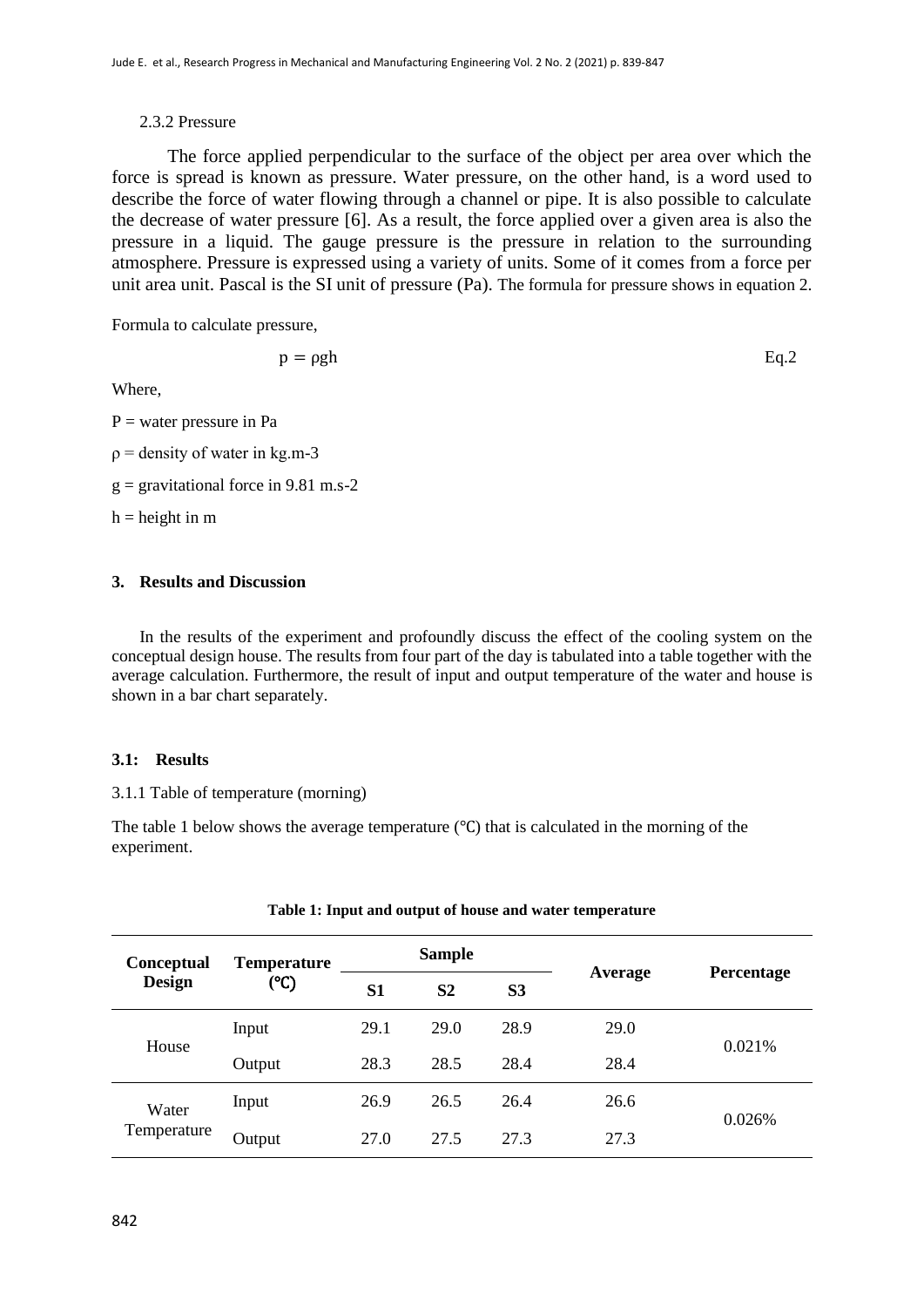#### 3.1.2 Table of temperature (afternoon)

The table 2 below shows the average temperature (℃) that is calculated in the afternoon of the experiment.

| <b>Conceptual</b><br><b>Design</b> | <b>Temperature</b><br>(°C) | <b>Sample</b>  |                |                |         |            |
|------------------------------------|----------------------------|----------------|----------------|----------------|---------|------------|
|                                    |                            | S <sub>1</sub> | S <sub>2</sub> | S <sub>3</sub> | Average | Percentage |
| House                              | Input                      | 35.8           | 35.7           | 35.6           | 35.7    | 0.092%     |
|                                    | Output                     | 33.5           | 32.1           | 31.6           | 32.4    |            |
| Water<br>Temperature               | Input                      | 27.8           | 27.7           | 27.5           | 27.7    | 0.011%     |
|                                    | Output                     | 28.0           | 28.0           | 28.0           | 28.0    |            |

#### **Table 2: Input and output of house and water temperature**

#### 3.1.3 Table of temperature (evening)

The table 3 below shows the average temperature (℃) that is calculated in the evening of the experiment.

| <b>Conceptual</b><br>Design | <b>Temperature</b><br>(°C) | <b>Sample</b>  |                |                |         |            |
|-----------------------------|----------------------------|----------------|----------------|----------------|---------|------------|
|                             |                            | S <sub>1</sub> | S <sub>2</sub> | S <sub>3</sub> | Average | Percentage |
| House                       | Input                      | 31.0           | 31.1           | 31.2           | 31.1    | 0.061%     |
|                             | Output                     | 29.5           | 29.1           | 29.0           | 29.2    |            |
| Water<br>Temperature        | Input                      | 29.0           | 29.1           | 29.2           | 29.1    | 0.076%     |
|                             | Output                     | 27.0           | 26.9           | 26.8           | 26.9    |            |

#### **Table 3: Input and output of house and water temperature**

# 3.1.4 Table of temperature (night)

The table 4 below shows the average temperature (℃) that is calculated in the night of the experiment.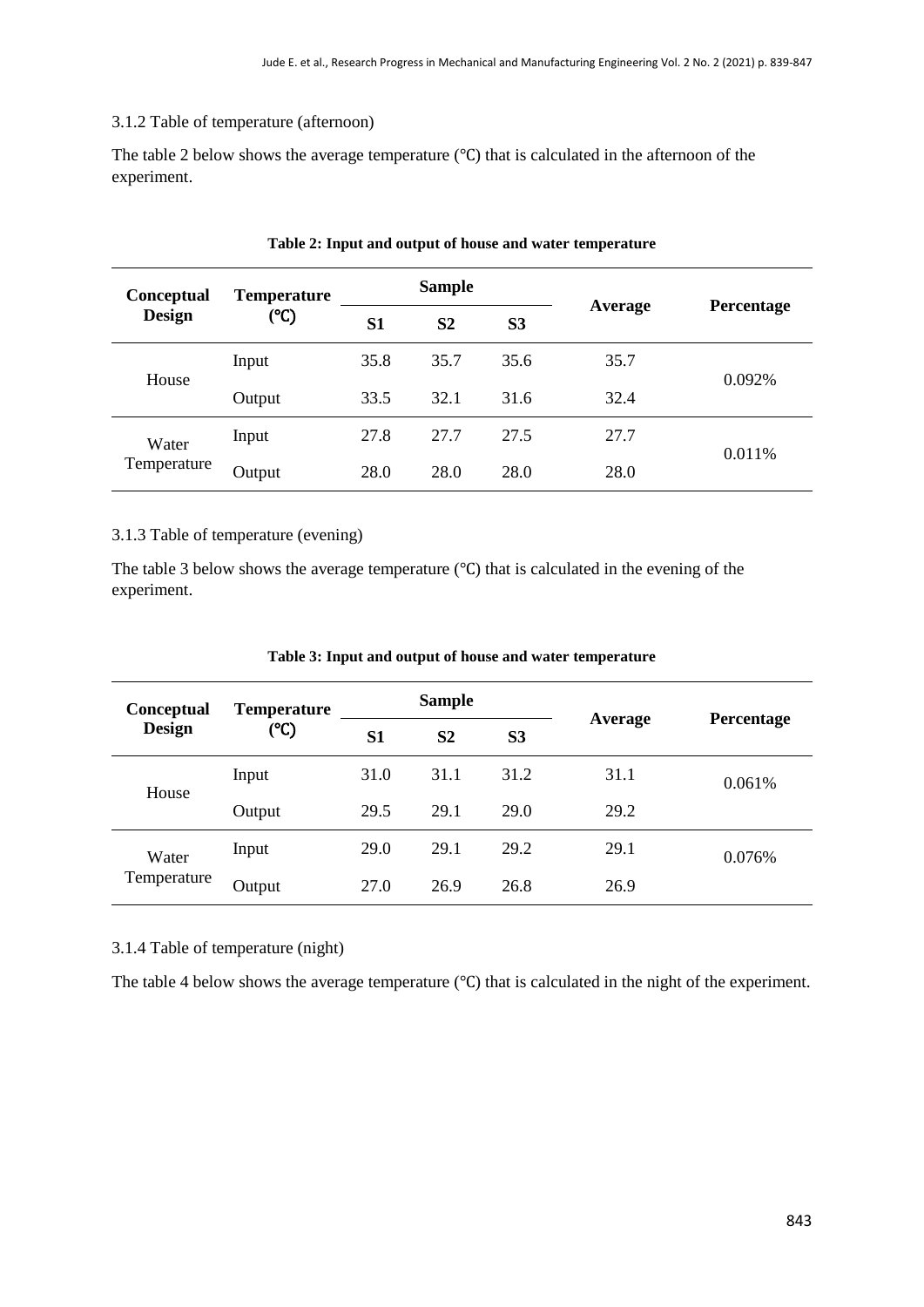| <b>Conceptual</b><br><b>Design</b> | <b>Temperature</b><br>(°C) | <b>Sample</b> |                |                |         |            |
|------------------------------------|----------------------------|---------------|----------------|----------------|---------|------------|
|                                    |                            | <b>S1</b>     | S <sub>2</sub> | S <sub>3</sub> | Average | Percentage |
| House                              | Input                      | 27.2          | 27.1           | 26.9           | 27.1    | 0.033%     |
|                                    | Output                     | 26.5          | 26.0           | 26.2           | 26.2    |            |
| Water<br>Temperature               | Input                      | 25.9          | 26.0           | 25.8           | 25.9    | 0.023%     |
|                                    | Output                     | 25.4          | 25.3           | 25.2           | 25.3    |            |

#### **Table 4: Input and output of house and water temperature**

## **3.3: Graph**

## 3.3.1: Morning



**Figure 3: Morning temperature result; house (a) and water temperature (b)**

# 3.3.2: Afternoon



**Figure 4: Afternoon temperature result; house (a) and water temperature (b)**

# 3.3.3 Evening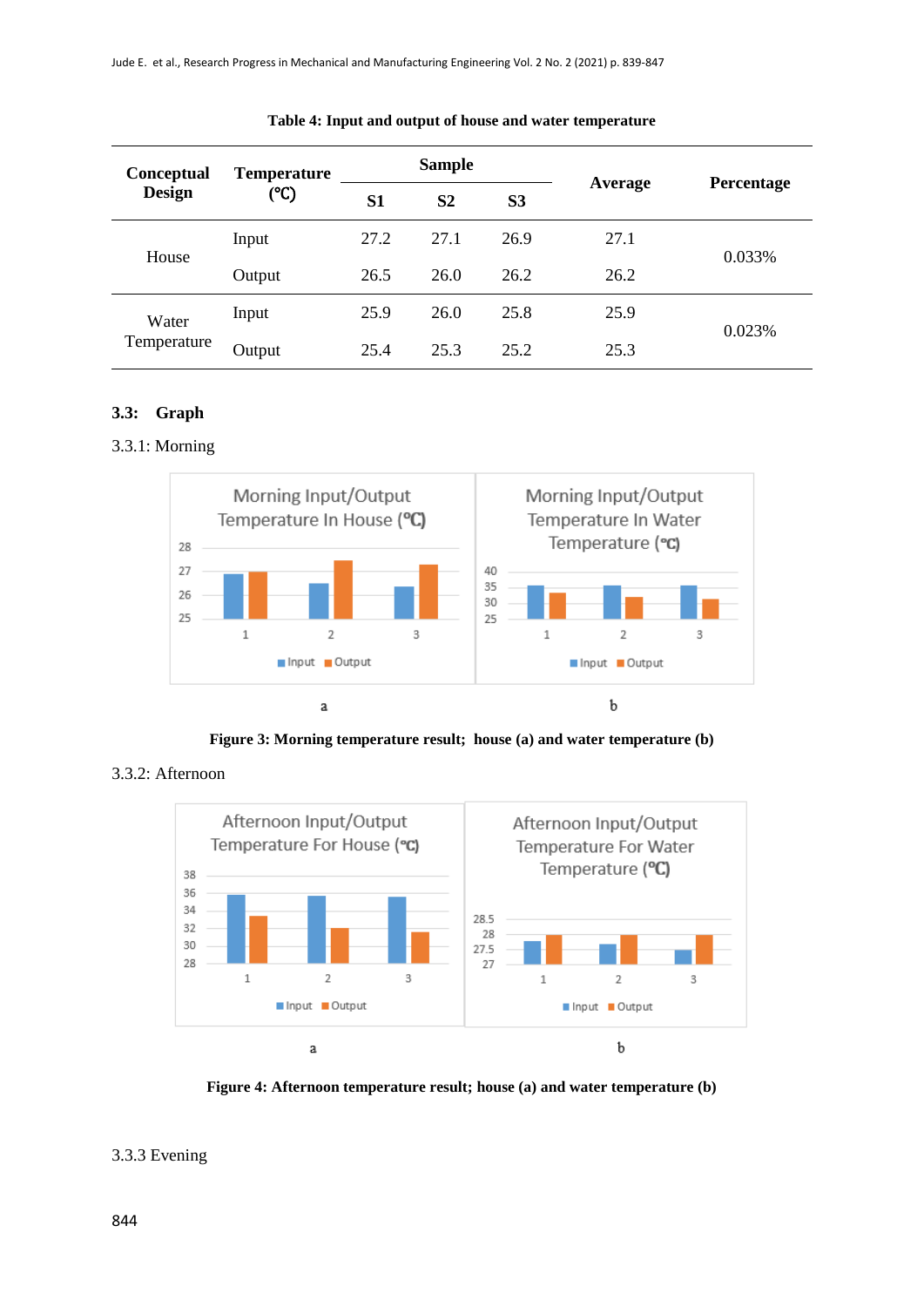

**Figure 5: Evening temperature result; house (a) and water temperature (b)**

# 3.3.4: Night



**Figure 6: Evening temperature result; house (a) and water temperature (b)**

## **4.3: Discussion**

From the results that is obtained in this experiment, the water temperature in the house is quite high in the morning where the average temperature is 29.0℃. This is due to the light sunlight during the daytime. The water shows the highest temperature reading in the afternoon because the the sun is at its highest point at approximately noon. The sun's highest point is when it gives the Earth the most direct sunlight, also called solar noon. The sun's radiation is the strongest at this point. So, the average temperature of the house in the afternoon is 35.7℃.

As for evening, the temperature slightly decreases because the radiation of the sunlight decreases which only show an average temperature of 31.1℃. Lastly, the water temperature is low during the night because there is no sunlight during the nigh time and the surrounding is slightly cooler. This can be shown by the average temperature that is measured which is 27.1℃. In short, when the input temperature increases, the ratio of output temperature also increases when it is tested after 15 minutes. In order to calculate the pressure of water, the formula of water pressure is used which is  $p =$ ρgh where p is pressure, ρ for density of water which is 100, g for gravitational field strength which is fixed that is 9.81 and h for depth of water.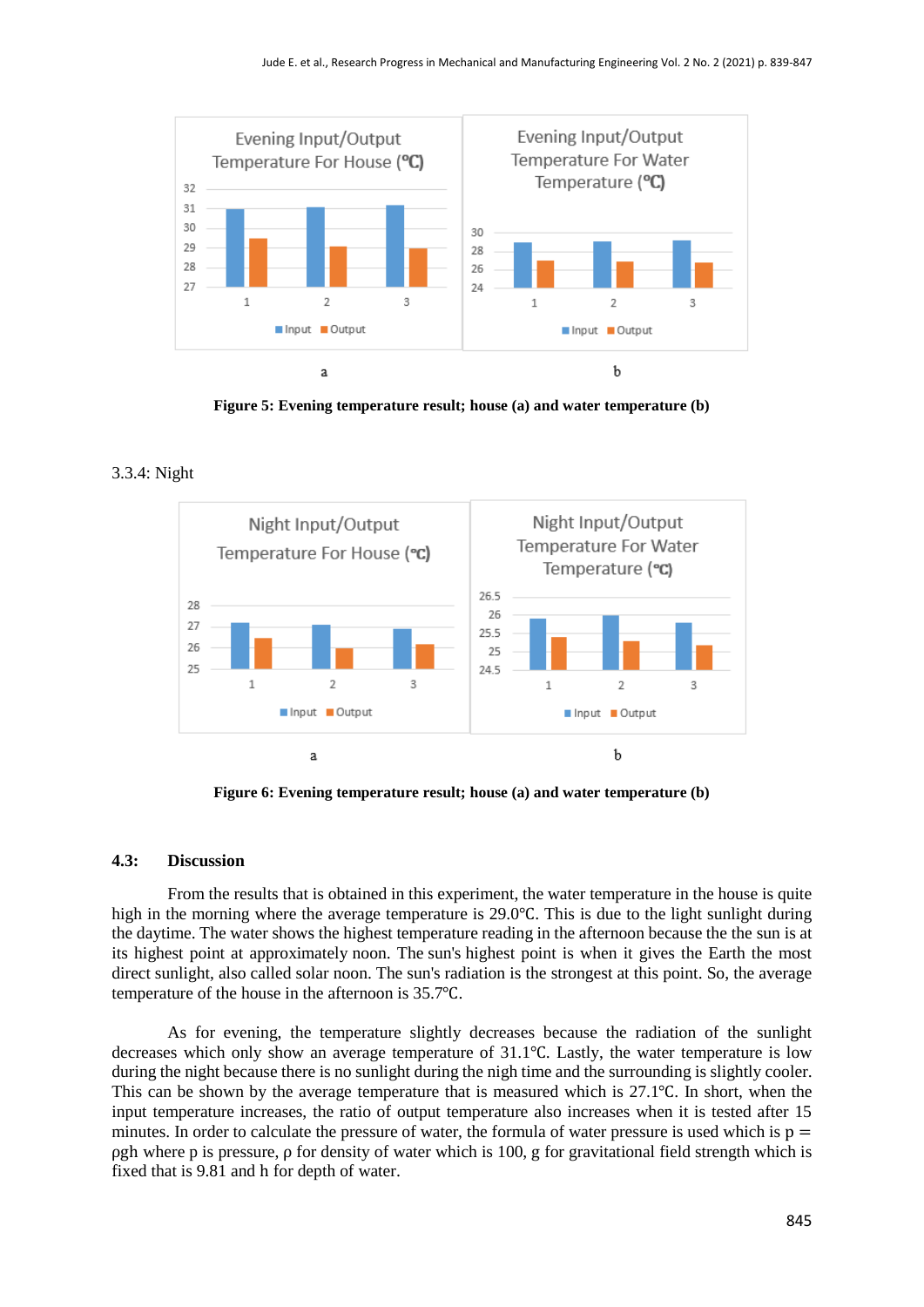From the calculation that is derived, we can get to know that the pressure of water is 2.9 kilopascal. Besides that, from the results that is taken we can get to know whether the cooling system is effective or not. The changes that occurs in the water temperature can be shown in the form of graph from the results taken. The house is set up using different types of materials that has its own function and characteristics. The materials are wood, zinc roof, thermal sensor, PVC connectors, PVC pipe, plywood, submersible pump and water storage pot. The conceptual design of the house is covered with black colour sheet as it is a good absorber of heat. Black colour is always known fot the best heat absorption.

Zinc roof is used as the top layer to cover the house as zinc is a good reflector of heat radiation and can last longer. Zinc has a higher durability, resistant to corrosion, self-healing and also has lower maintenance cost. So, zinc is the best material that can be used to build up this house. Plywood is long, robust and stronger to build this conceptual design. Submersible pump is fixed to pump water in a building from a basement. PVC pipes and PVC connectors are made up of metal piping which can be obtained with a low cost, high strength, and can be fixed easily.

#### **4.1: Conclusion**

According to modern technology, the design of the approach provided in this study is adequate. The temperature of the conceptual design house was kept at a comfortable level by using simple water and a well-designed cooling system. Despite the fact that the experiment was conducted in a small ratio in open space, it yielded a satisfactory result in terms of temperature to cool down the conceptual design. The bar chart clearly depicts the temperature difference between the input and output. As a result, the conceptual design for the natural cooling system using well water has been effectively designed, indicating that the study's goal has been met. Because of its simple and effective design, this cooling system can be used anywhere. Furthermore, because the water is recycled throughout the system, it is safe and prevents water waste. Most importantly, the system is simple to install and maintain, as well as providing long-term internal comfort for the residents. There are a few suggestions for this project's future work. First and foremost, the system can be improved by adding a solar panel, which delivers significant savings on monthly expenses and also prevents energy waste. Aside from that, the system can be improved by connecting the switch wirelessly to a master control panel, which allows the switch to be monitored and operated from one location. Finally, when the house's appropriate temperature is reached, an automatic power cancellation on the submersible pump is applied.

#### **Acknowledgement**

The authors would also like to thank the Faculty of Mechanical and Manufacturing Engineering, Universiti Tun Hussein Onn Malaysia for its support.

#### **References**